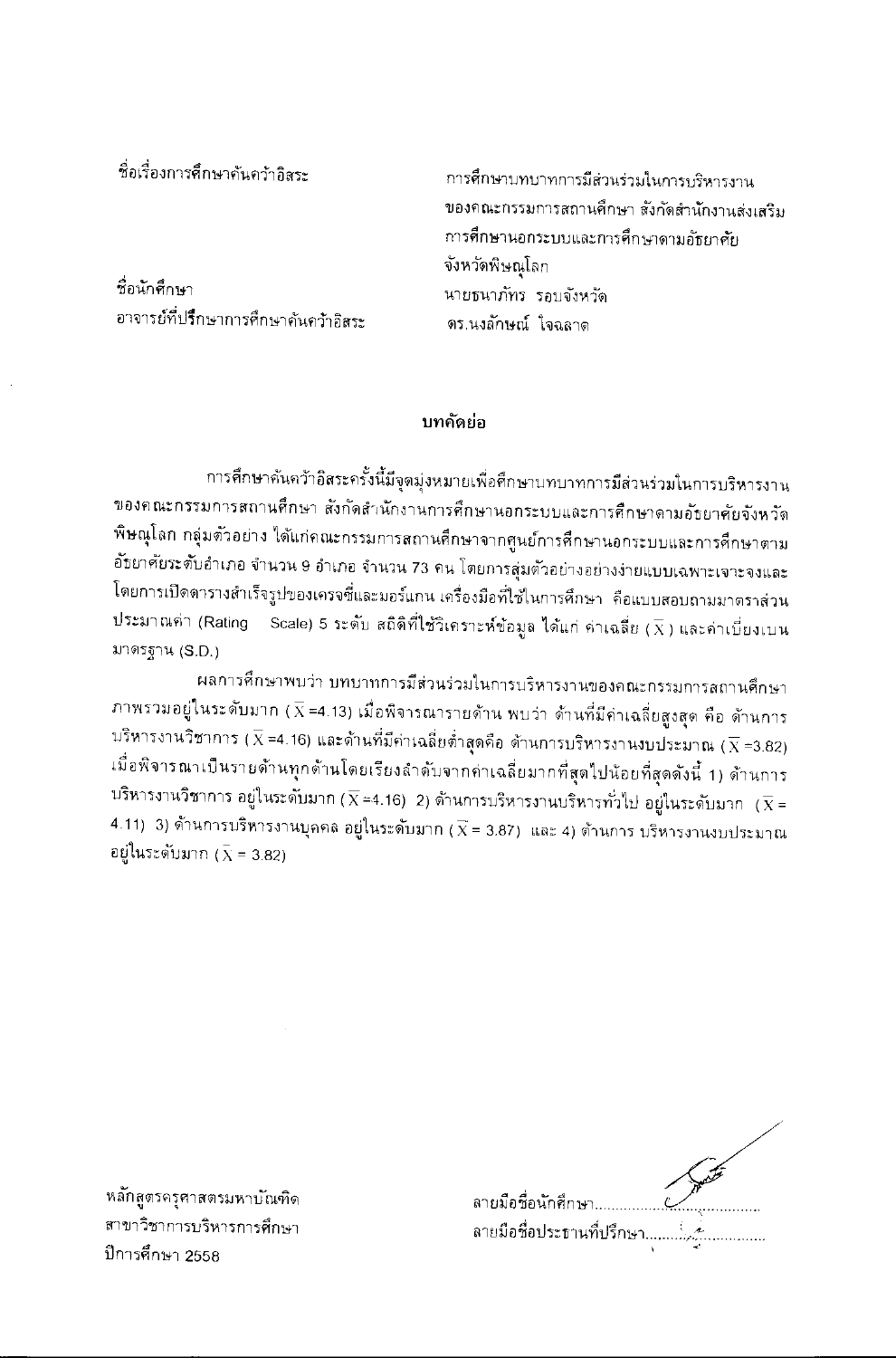| Title           | A STUDY OF ADMINISTRATION PARTICIPATION ROLES OF |
|-----------------|--------------------------------------------------|
|                 | THE SCHOOL BOARDS UNDER THE NON - FORMAL AND     |
|                 | INFORMAL EDUCATION CENTER PHITSANULOK PROVINCE   |
| <b>Author</b>   | Mr. Thanapart roobjungward                       |
| <b>Advisors</b> | Dr. Nongluck Jaichalad                           |

## ABSTRACT

The purpose of this research was to study the administration participation roles of the school boards under the non-formal and informal education center in Phitsanulok Province.The sample were 73 school boards from the non-formal and informal in 9 districts.The simples were derived from the simple random sampling with Specified Sampling format and open instant table Krejcie and Morgan.The Instrument in this study was a five rating scales questionnaire.The statistics used for data analysis were mean  $(\overline{X})$  and standard deviation (S.D.).

The result of this Independent studies revealed as follows:The administration participation roles of the school boards in overall was at a high level ( $\overline{x}$  = 4.13). When considering in each aspects, the highest mean was the academic administration aspect ( $\overline{X}$  = 4.16), and the lowest mean was the budget administration aspect ( $\overline{X}$  = 3.82). The result in all aspects were sequence as followed : 1) The academic administration was at a high level( $\overline{x}$  = 4.16). 2) The general administration was at a high level ( $\overline{x}$  = 4.11). 3) The personal administration was at a high level  $(\bar{x} = 3.87)$  and 4)The budget administration was at a high level ( $\overline{x}$  = 3.82).

| Adviser's Signature. |
|----------------------|

Degree of Master of Education Field in Educational Administration Academic Year 2015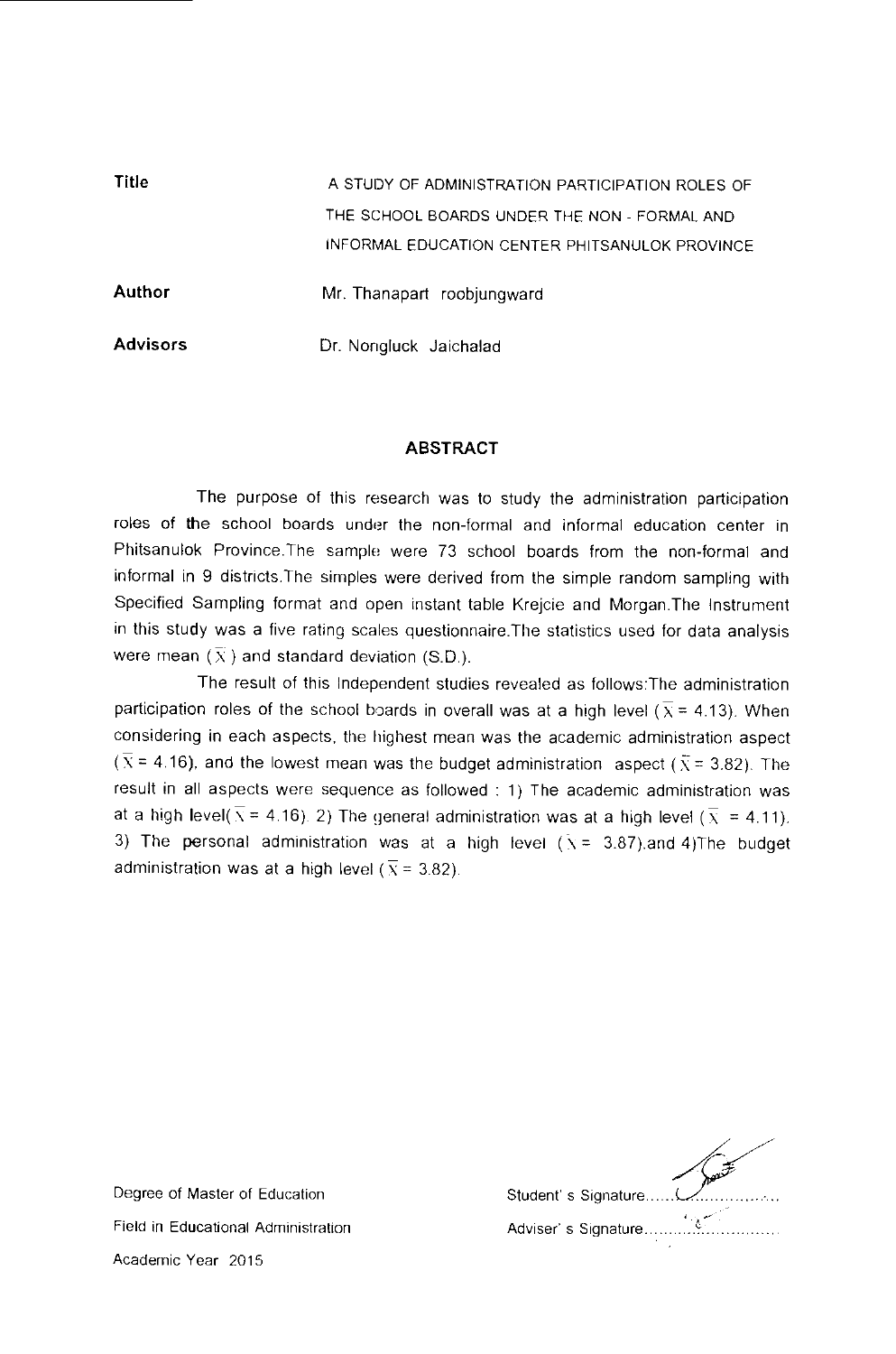| ชื่อเรื่องวิทยานิพนธ์      | การศึกษาบทบาทการมีส่วนร่วมในการบริหารงานของ         |
|----------------------------|-----------------------------------------------------|
|                            | ้คณะกรรมการสถานศึกษา สังกัดสำนักงานส่งเสริมการศึกษา |
|                            | นอกระบบและการศึกษาตามอัชยาคัยจังหวัดพิษณุโลก        |
| ชื่อนักศึกษา               | นายธนาภัทร รอบจังหวัด                               |
| สาขาวิชา                   | การบริหารการศึกษา                                   |
| ประธานที่ปรึกษาวิทยานิพนธ์ | ้อาจารย์ ดร.นงลักษณ์ ใจฉลาด                         |

ดณะกรรมการบัณฑิตศึกษา มหาวิทยาลัยราชภัฏพิบูลสงคราม อนุมัติให้นับวิทยานิพนธ์ฉบับนี้ เป็นส่วนหนึ่งของการศึกษาตามหลักสูตรครุศาสตรมหาบัณฑิต สาขาวิชาการบริหารการศึกษา

> 水 .....................ประธานคณะกรรมการบัณฑิดศึกษา (อาจารย์ ดร.สาคร สร้อยสังวาลย์) วันที่.........เตือน............................พ.ศ. 2558

ดณะกรรมการสอบวิทยานิพนธ์

(อาจารย์ ดร.สมหมาย อ่ำดอนกลอย)  $\frac{1}{\sqrt{1-\frac{1}{2}}\sqrt{1-\frac{1}{2}}\sqrt{1-\frac{1}{2}}\sqrt{1-\frac{1}{2}}\sqrt{1-\frac{1}{2}}\sqrt{1-\frac{1}{2}}\sqrt{1-\frac{1}{2}}\sqrt{1-\frac{1}{2}}\sqrt{1-\frac{1}{2}}\sqrt{1-\frac{1}{2}}\sqrt{1-\frac{1}{2}}\sqrt{1-\frac{1}{2}}\sqrt{1-\frac{1}{2}}\sqrt{1-\frac{1}{2}}\sqrt{1-\frac{1}{2}}\sqrt{1-\frac{1}{2}}\sqrt{1-\frac{1}{2}}\sqrt{1-\frac{1}{2}}\sqrt{1-\frac{1}{2}}\sqrt{1-\frac$ (อาจารย์ ดร.นงลักษณ์ ใจฉลาด) (ผู้ช่วยศาสตราจารย์ ดร.อนุชา กอนพ่วง)  $8 - 1.707$ ...........กรรมการและเลขานุการ (อาจารย์ ตร.ณิรดา เวชญาลักษณ์)

ลิขสิทธิ์เป็นของมหาวิทยาลัยราชภัฏพิบูลสงคราม